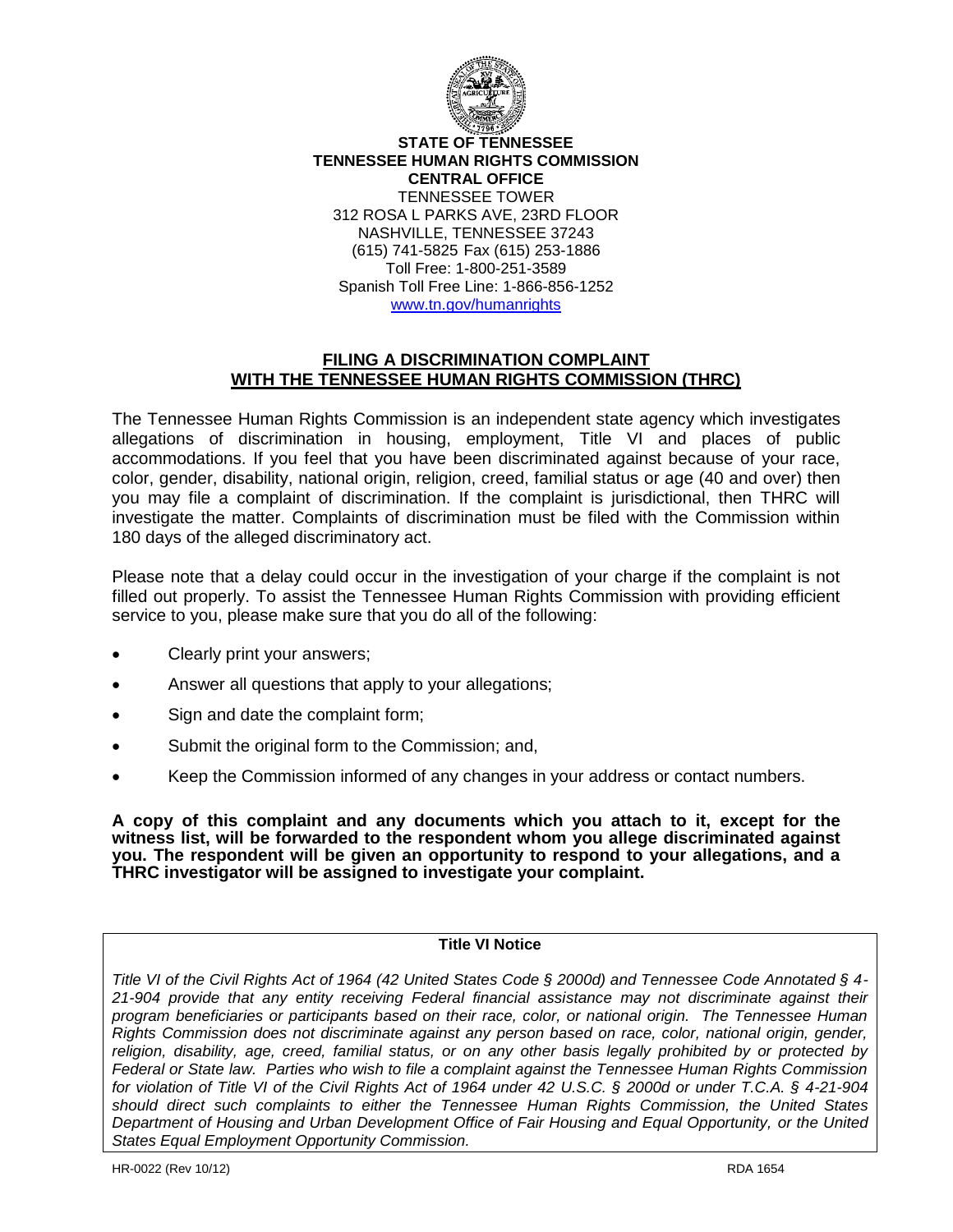

#### **STATE OF TENNESSEE TENNESSEE HUMAN RIGHTS COMMISSION CENTRAL OFFICE** TENNESSEE TOWER 312 ROSA L PARKS AVE, 23RD FLOOR NASHVILLE, TENNESSEE 37243 (615) 741-5825Fax (615) 253-1886 Toll Free: 1-800-251-3589 Spanish Toll Free Line: 1-866-856-1252 www.tn.gov/humanrights

| <b>DISCRIMINATION COMPLAINT</b><br>(DEPARTMENT USE ONLY)                                                                                                                                                                                                                                                 |                                                                                  |                               |              |                           |  |  |  |
|----------------------------------------------------------------------------------------------------------------------------------------------------------------------------------------------------------------------------------------------------------------------------------------------------------|----------------------------------------------------------------------------------|-------------------------------|--------------|---------------------------|--|--|--|
| THRC#                                                                                                                                                                                                                                                                                                    | HUD#                                                                             | EEOC#                         |              |                           |  |  |  |
| <b>EMPLOYMENT</b>                                                                                                                                                                                                                                                                                        | 1. TYPE OF COMPLAINT. Check which type of complaint you are filing:<br>□ HOUSING | <b>D</b> PUBLIC ACCOMMODATION |              | <b>TITLE VI</b><br>$\Box$ |  |  |  |
| 2. COMPLAINANT CONTACT INFORMATION. Provide your name and address.                                                                                                                                                                                                                                       |                                                                                  |                               |              |                           |  |  |  |
| <b>NAME</b>                                                                                                                                                                                                                                                                                              |                                                                                  | <b>ADDRESS</b>                |              |                           |  |  |  |
| TELEPHONE (<br>$\lambda$                                                                                                                                                                                                                                                                                 | CELL (<br>$\lambda$                                                              | APT No.                       | <b>CITY</b>  |                           |  |  |  |
| E-MAIL:                                                                                                                                                                                                                                                                                                  | <b>DATE OF BIRTH</b>                                                             | <b>COUNTY</b>                 | <b>STATE</b> | ZIP                       |  |  |  |
| <b>NAME</b><br><b>ADDRESS</b><br>TELEPHONE (<br>CELL (<br><b>CITY</b><br>ZIP<br>$\lambda$<br>$\lambda$<br><b>STATE</b><br>3. RESPONDENT CONTACT INFORMATION.<br>Provide the name of the entity (employer / housing provider/ business/agency) and address that you believe<br>discriminated against you: |                                                                                  |                               |              |                           |  |  |  |
| <b>ENTITY</b>                                                                                                                                                                                                                                                                                            |                                                                                  | <b>ADDRESS</b>                |              |                           |  |  |  |
| <b>TYPE OF BUSINESS</b>                                                                                                                                                                                                                                                                                  |                                                                                  | <b>CITY</b>                   | <b>STATE</b> | ZIP                       |  |  |  |
| (FOR EMPLOYMENT ONLY) NAME OF IMMEDIATE SUPERVISOR                                                                                                                                                                                                                                                       |                                                                                  | TELEPHONE (<br>$\lambda$      |              | <b>COUNTY</b>             |  |  |  |
| 4. WHEN DID THE DISCRIMINATORY ACT(S) OCCUR?<br>Beginning date of the alleged discriminatory act?                                                                                                                                                                                                        |                                                                                  |                               |              |                           |  |  |  |
| Most recent date of the alleged discriminatory act?                                                                                                                                                                                                                                                      |                                                                                  |                               |              |                           |  |  |  |

Most recent date of the alleged discriminatory act?

Is the alleged discriminatory act ongoing?  $\Box$ YES  $\Box$ NO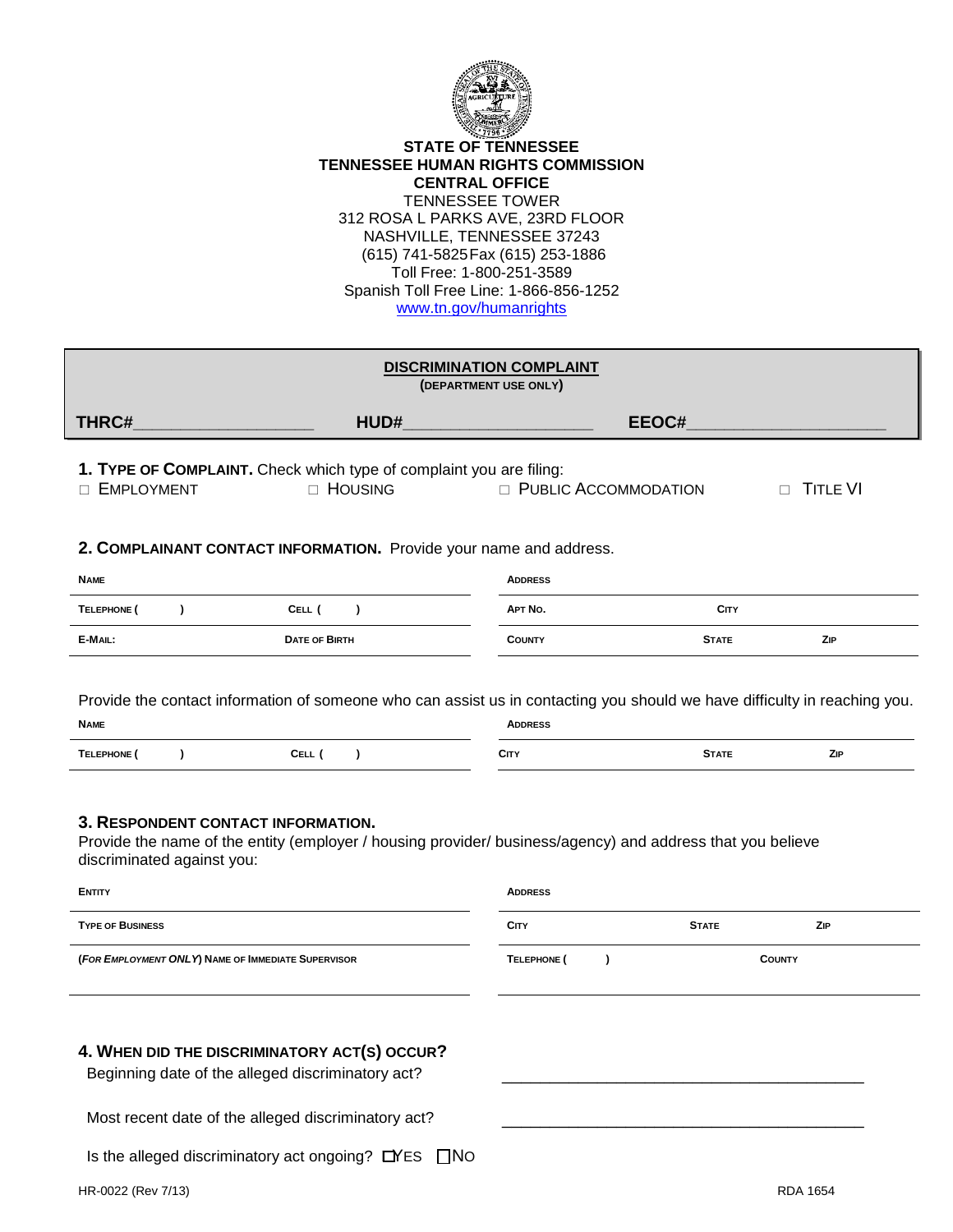# *EMPLOYMENT COMPLAINTS ONLY*

# *(COMPLETE THIS BOX ONLY IF YOU ARE SUBMITTING AN EMPLOYMENT COMPLAINT)*

| <b>EMPLOYMENT HISTORY</b>                                                                                                                                                                                                                                                                                                                                                                                                                                                                         |                                                       |                                                                                                                                                                                                                                    |                                                               |  |  |
|---------------------------------------------------------------------------------------------------------------------------------------------------------------------------------------------------------------------------------------------------------------------------------------------------------------------------------------------------------------------------------------------------------------------------------------------------------------------------------------------------|-------------------------------------------------------|------------------------------------------------------------------------------------------------------------------------------------------------------------------------------------------------------------------------------------|---------------------------------------------------------------|--|--|
| <b>EMPLOYMENT BEGAN ON:</b>                                                                                                                                                                                                                                                                                                                                                                                                                                                                       | <b>EMPLOYMENT ENDED ON:</b>                           |                                                                                                                                                                                                                                    | <b>PAY RATE/SALARY:</b>                                       |  |  |
| <b>JOB TITLE AT THE TIME OF HIRE:</b>                                                                                                                                                                                                                                                                                                                                                                                                                                                             |                                                       |                                                                                                                                                                                                                                    | <b>CURRENT JOB TITLE OR TITLE AT THE TIME OF TERMINATION:</b> |  |  |
| <b>NAME OF HR/PERSONNEL DIRECTOR</b>                                                                                                                                                                                                                                                                                                                                                                                                                                                              |                                                       | <b>NUMBER (#) OF EMPLOYEES</b>                                                                                                                                                                                                     | DID YOU FILE WITH THE EEOC?<br>IYES<br>NO.                    |  |  |
| BASIS OF DISCRIMINATION: Why do you believe you were discriminated against? Please mark below only the                                                                                                                                                                                                                                                                                                                                                                                            |                                                       |                                                                                                                                                                                                                                    |                                                               |  |  |
| categories which apply. Specify within the categories you mark.                                                                                                                                                                                                                                                                                                                                                                                                                                   |                                                       | SEX/GENDER: MALE FEMALE                                                                                                                                                                                                            |                                                               |  |  |
|                                                                                                                                                                                                                                                                                                                                                                                                                                                                                                   |                                                       |                                                                                                                                                                                                                                    | <b>RELIGION:</b> ________________________                     |  |  |
| NATIONAL ORIGIN: __________________________                                                                                                                                                                                                                                                                                                                                                                                                                                                       |                                                       |                                                                                                                                                                                                                                    | <b>CREED: CREED: CREED:</b>                                   |  |  |
|                                                                                                                                                                                                                                                                                                                                                                                                                                                                                                   |                                                       | AGE (40 AND OVER): _________                                                                                                                                                                                                       |                                                               |  |  |
| RETALIATION<br>Check below if you were retaliated against because of any of the following:<br>FILED A COMPLAINT OF DISCRIMINATION<br>GAVE TESTIMONY OR OTHERWISE PARTICIPATED IN A DISCRIMINATION INVESTIGATION<br><b>OPPOSED OR OBJECTED TO DISCRIMINATION</b><br>OTHER: And the state of the state of the state of the state of the state of the state of the state of the state of the state of the state of the state of the state of the state of the state of the state of the state of the |                                                       |                                                                                                                                                                                                                                    |                                                               |  |  |
| WHICH OF FOLLOWING EMPLOYMENT ACTION(S) WERE TAKEN AGAINST YOU? (Check only those that apply.)                                                                                                                                                                                                                                                                                                                                                                                                    |                                                       |                                                                                                                                                                                                                                    |                                                               |  |  |
| <b>DISCHARGED</b>                                                                                                                                                                                                                                                                                                                                                                                                                                                                                 | TRANSFERRED                                           |                                                                                                                                                                                                                                    | <b>DENIED BENEFITS (LEAVE, INSURANCE, ETC.)</b>               |  |  |
| <b>LAID OFF</b>                                                                                                                                                                                                                                                                                                                                                                                                                                                                                   | <b>DEMOTED</b>                                        | <b>TDENIED PAY RAISE</b>                                                                                                                                                                                                           |                                                               |  |  |
| <b>SUSPENDED</b><br>HARASSED/INTIMIDATED                                                                                                                                                                                                                                                                                                                                                                                                                                                          | <b>FAILURE TO HIRE</b>                                |                                                                                                                                                                                                                                    | <b>DENIED RELIGIOUS ACCOMMODATION</b>                         |  |  |
| <b>RETALIATED AGAINST</b>                                                                                                                                                                                                                                                                                                                                                                                                                                                                         | <b>FAILURE TO PROMOTE</b><br><b>FAILURE TO RECALL</b> | <b>OTHER CONTRACT CONTRACT CONTRACT CONTRACT CONTRACT CONTRACT CONTRACT CONTRACT CONTRACT CONTRACT CONTRACT CONTRACT CONTRACT CONTRACT CONTRACT CONTRACT CONTRACT CONTRACT CONTRACT CONTRACT CONTRACT CONTRACT CONTRACT CONTRA</b> | <b>DENIED DISABILITY ACCOMMODATION</b>                        |  |  |
|                                                                                                                                                                                                                                                                                                                                                                                                                                                                                                   |                                                       |                                                                                                                                                                                                                                    |                                                               |  |  |
|                                                                                                                                                                                                                                                                                                                                                                                                                                                                                                   |                                                       |                                                                                                                                                                                                                                    |                                                               |  |  |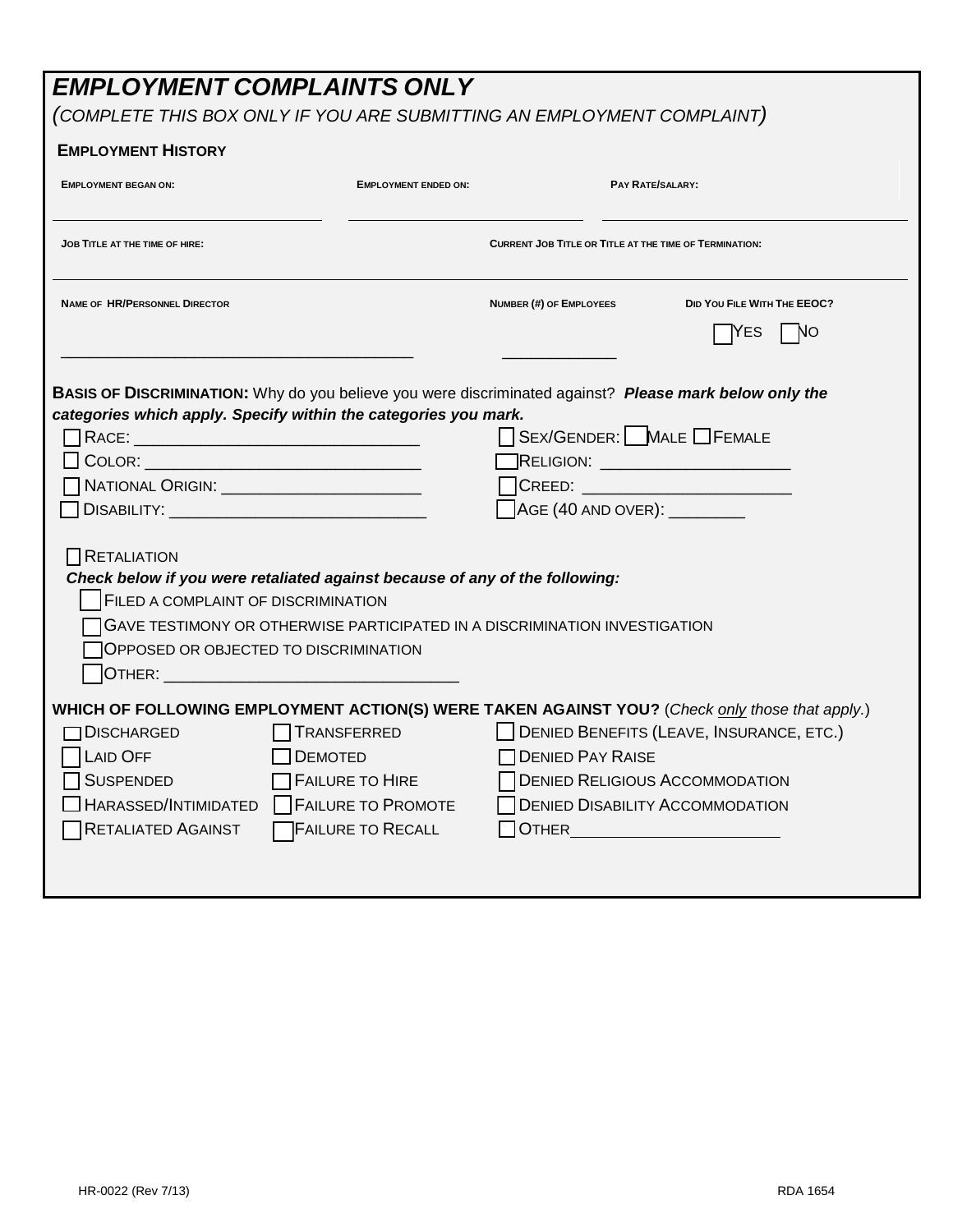| <b>HOUSING COMPLAINTS ONLY</b><br>(COMPLETE THIS BOX ONLY IF YOU ARE SUBMITTING A HOUSING COMPLAINT)                                                                                                                                                                                                                                                                                                                                                                                                                                                                                                                                               |  |  |  |  |  |
|----------------------------------------------------------------------------------------------------------------------------------------------------------------------------------------------------------------------------------------------------------------------------------------------------------------------------------------------------------------------------------------------------------------------------------------------------------------------------------------------------------------------------------------------------------------------------------------------------------------------------------------------------|--|--|--|--|--|
| <b>RESPONDENT INFORMATION</b>                                                                                                                                                                                                                                                                                                                                                                                                                                                                                                                                                                                                                      |  |  |  |  |  |
| IS THE RESPONDENT ONE OF THE FOLLOWING? IMARK ALL THAT APPLY.)<br>OWNER BUILDER BROKER SALESPERSON MANAGER BANK OR OTHER LENDER OTHER, SPECIFY:                                                                                                                                                                                                                                                                                                                                                                                                                                                                                                    |  |  |  |  |  |
| WHAT KIND OF PROPERTY WAS INVOLVED?<br>SINGLE FAMILY HOUSE $\Box$ HOUSE OR BUILDING FOR 2 OR MORE FAMILIES $\Box$ BUILDING FOR 5 OR MORE FAMILIES $\Box$ OTHER: $\Box$                                                                                                                                                                                                                                                                                                                                                                                                                                                                             |  |  |  |  |  |
| WHAT IS THE ADDRESS OF THE HOUSE OR PROPERTY? (STREET, CITY, COUNTY, STATE)<br><b>WAS THE HOUSE OR PROPERTY:</b><br>DID THE OWNER LIVE AT THE PROPERTY?<br>FOR SALE $\Box$ FOR RENT<br>$ $ Yes $\Box$ No                                                                                                                                                                                                                                                                                                                                                                                                                                           |  |  |  |  |  |
| BASIS OF DISCRIMINATION: Why do you believe you were discriminated against? Please mark below only the<br>categories which apply. Specify within the categories you mark.<br>SEX/GENDER: MALE FEMALE<br><b>RELIGION:</b> __________________________<br>NATIONAL ORIGIN:________________________<br>]Creed: ___________<br><b>FAMILIAL STATUS (CHILDREN UNDER 18 OR PREGNANT</b><br><b>RETALIATION</b><br>Check below if you were retaliated against because of any of the following:<br>FILED A COMPLAINT OF DISCRIMINATION<br>GAVE TESTIMONY OR OTHERWISE PARTICIPATED IN A DISCRIMINATION INVESTIGATION<br>OPPOSED OR OBJECTED TO DISCRIMINATION |  |  |  |  |  |
| WHICH OF THE FOLLOWING ACTIONS WERE TAKEN AGAINST YOU? Check only those that apply.<br>REFUSAL TO SELL, RENT OR NEGOTIATE WITH YOU<br><b>DISCRIMINATED IN FINANCING</b><br>FALSELY DENIED THAT HOUSING WAS AVAILABLE<br>ADVERTISED IN A DISCRIMINATORY MANNER<br>INTIMIDATED, INTERFERED OR COERCED<br><b>DISCRIMINATED IN REAL ESTATE SERVICES</b><br>REFUSAL TO MAKE MODIFICATION / ACCOMMODATION<br>DIFFERENT TERMS OR CONDITIONS OF THE SALE/ RENTAL<br><b>RETALIATED AGAINST</b><br><b>OTHER</b>                                                                                                                                              |  |  |  |  |  |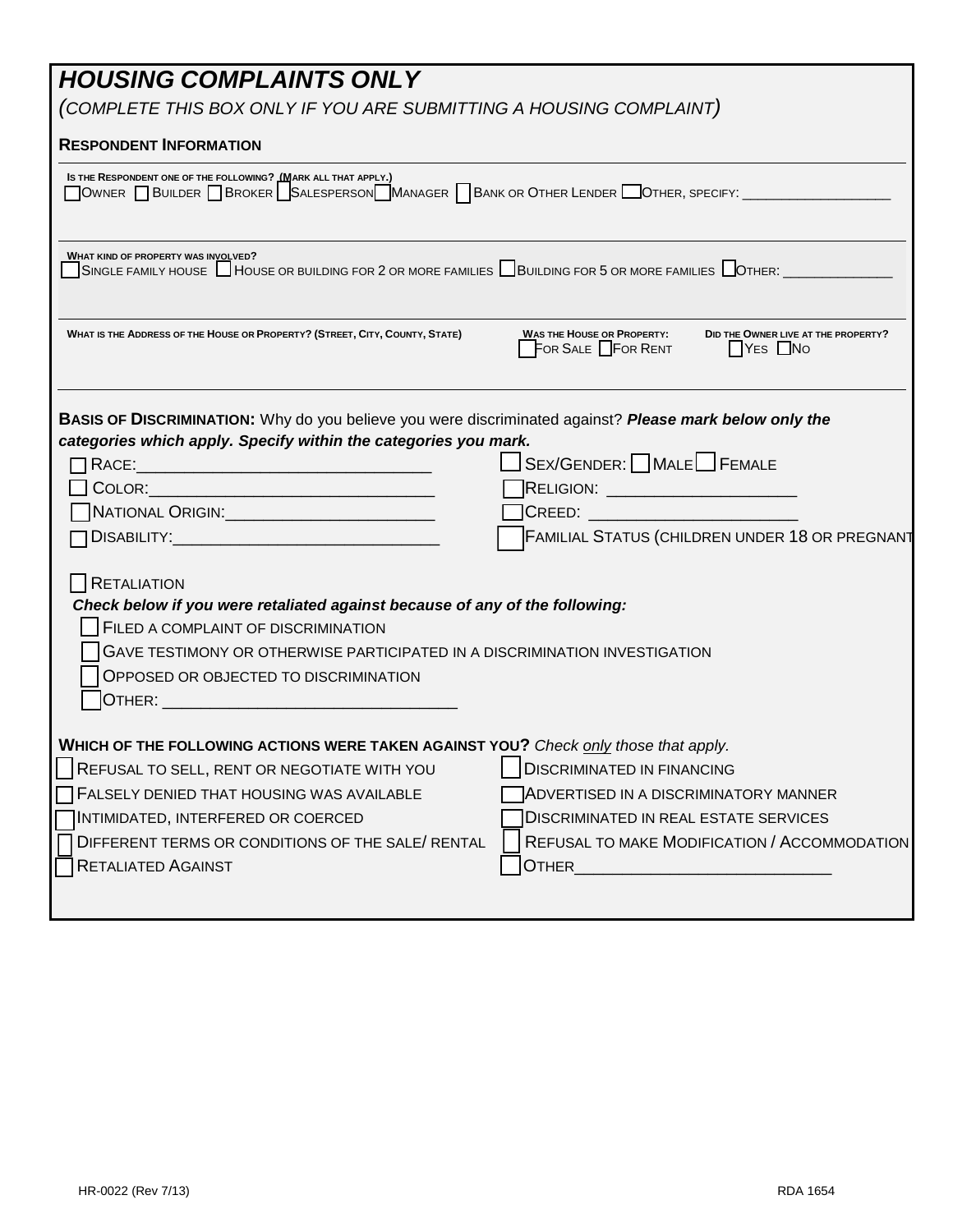| <b>PUBLIC ACCOMMODATION ONLY*</b>                                                                                                                                                                                                                                      |  |  |  |  |  |
|------------------------------------------------------------------------------------------------------------------------------------------------------------------------------------------------------------------------------------------------------------------------|--|--|--|--|--|
| (COMPLETE THIS BOX ONLY IF YOU ARE SUBMITTING A PUBLIC ACCOMMODATION COMPLAINT)                                                                                                                                                                                        |  |  |  |  |  |
| *Denial of service or access to a place of public accommodation                                                                                                                                                                                                        |  |  |  |  |  |
| <b>BASIS OF DISCRIMINATION:</b> Why do you believe you were discriminated against? Please mark below only the                                                                                                                                                          |  |  |  |  |  |
| categories which apply. Specify within the categories you mark.                                                                                                                                                                                                        |  |  |  |  |  |
| SEX/GENDER: MALE FEMALE                                                                                                                                                                                                                                                |  |  |  |  |  |
| COLOR: ___________________________________<br>□ RELIGION: _________________________                                                                                                                                                                                    |  |  |  |  |  |
| NATIONAL ORIGIN: _________________________                                                                                                                                                                                                                             |  |  |  |  |  |
| $\sqrt{\text{AGE} (40 \text{ AND OVER}) : \_\_\_\_\_\_\_\_C}$                                                                                                                                                                                                          |  |  |  |  |  |
| <b>RETALIATION</b><br>Check below if you were retaliated against because of any of the following:<br><b>FILED A COMPLAINT OF DISCRIMINATION</b><br>GAVE TESTIMONY OR OTHERWISE PARTICIPATED IN A DISCRIMINATION INVESTIGATION<br>OPPOSED OR OBJECTED TO DISCRIMINATION |  |  |  |  |  |
|                                                                                                                                                                                                                                                                        |  |  |  |  |  |
| <b>TITLE VI* COMPLAINTS ONLY</b>                                                                                                                                                                                                                                       |  |  |  |  |  |

| <b>TITLE VI* COMPLAINTS ONLY</b>                                                                         |
|----------------------------------------------------------------------------------------------------------|
| (COMPLETE THIS BOX ONLY IF YOU ARE SUBMITTING A TITLE VI COMPLAINT)                                      |
| *For discrimination in programs and activities receiving federal financial assistance.                   |
| <b>BASIS OF DISCRIMINATION:</b>                                                                          |
| Please specify the categories which you marked.                                                          |
|                                                                                                          |
| NATIONAL ORIGIN: _______________________________                                                         |
|                                                                                                          |
|                                                                                                          |
| Check below if you were retaliated against because of any of the following:                              |
| <b>FILED A COMPLAINT OF DISCRIMINATION</b>                                                               |
| GAVE TESTIMONY OR OTHERWISE PARTICIPATED IN A DISCRIMINATION INVESTIGATION                               |
| OPPOSED OR OBJECTED TO DISCRIMINATION                                                                    |
|                                                                                                          |
|                                                                                                          |
| WHICH OF THE FOLLOWING ACTIONS WERE TAKEN AGAINST YOU? (Check only those that apply and describe below.) |
| DENIED PROGRAM SERVICE, AID, OR BENEFIT                                                                  |
| RECEIVED SERVICE OR BENEFIT DIFFERENTLY OR INFERIOR TO THOSE PROVIDED TO OTHERS                          |
| SUBJECTED TO SEGREGATE OR SEPARATE TREATMENT RELATED TO THE RECEIPT OF ANY SERVICE OR BENEFIT            |
| DENIED OPPORTUNITY TO PARTICIPATE AS MEMBER OF PLANNING OR ADVISORY BODY                                 |
| <b>RETALIATED AGAINST</b>                                                                                |
|                                                                                                          |
|                                                                                                          |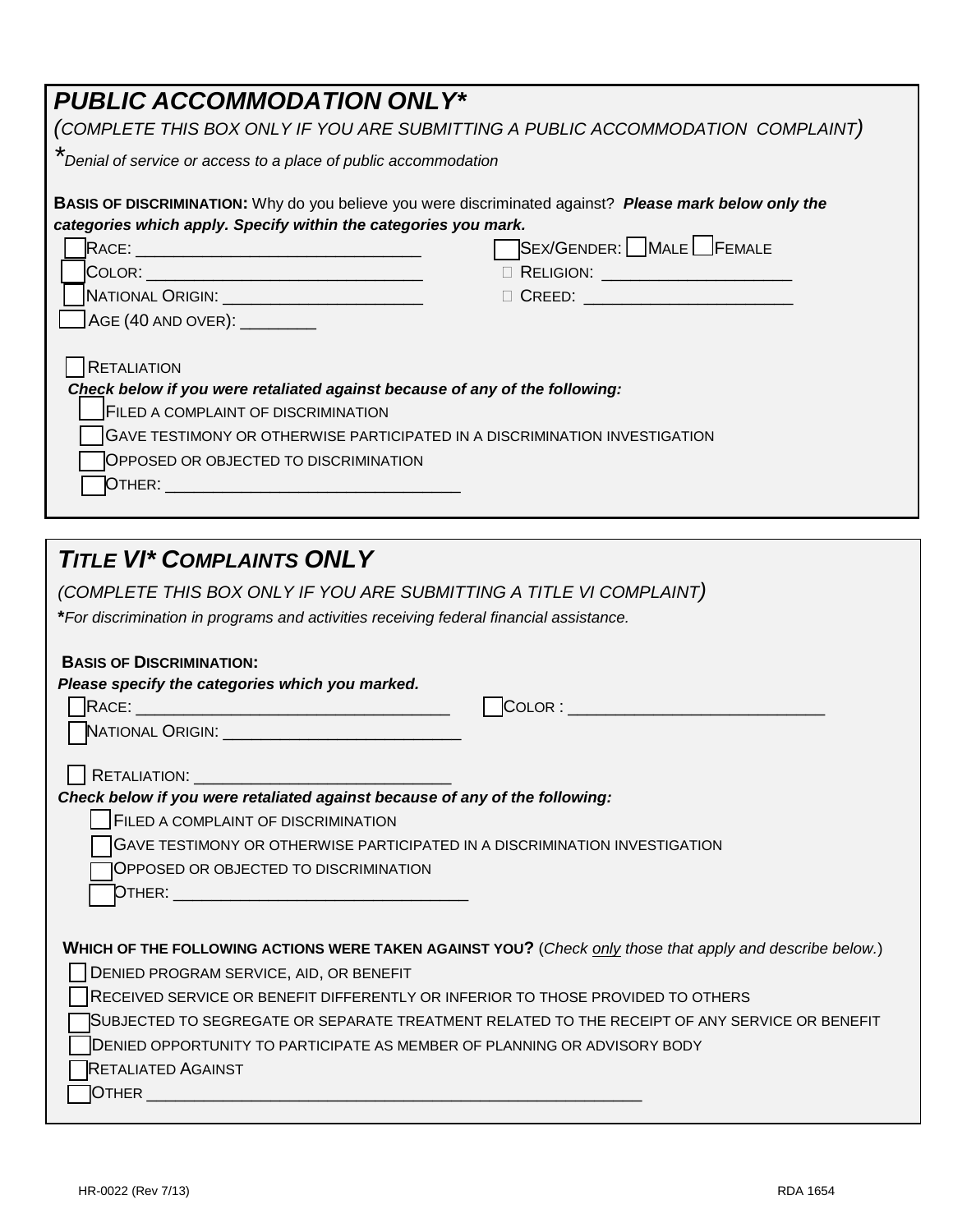| In YOUR OWN WORDS, TELL US WHAT HAPPENED. Give dates, when applicable. Also, describe how others were |  |  |  |
|-------------------------------------------------------------------------------------------------------|--|--|--|
| treated differently than you. Use additional paper if needed.                                         |  |  |  |

|  | - |
|--|---|
|  |   |
|  | - |
|  | - |
|  |   |
|  |   |
|  |   |
|  |   |
|  |   |
|  |   |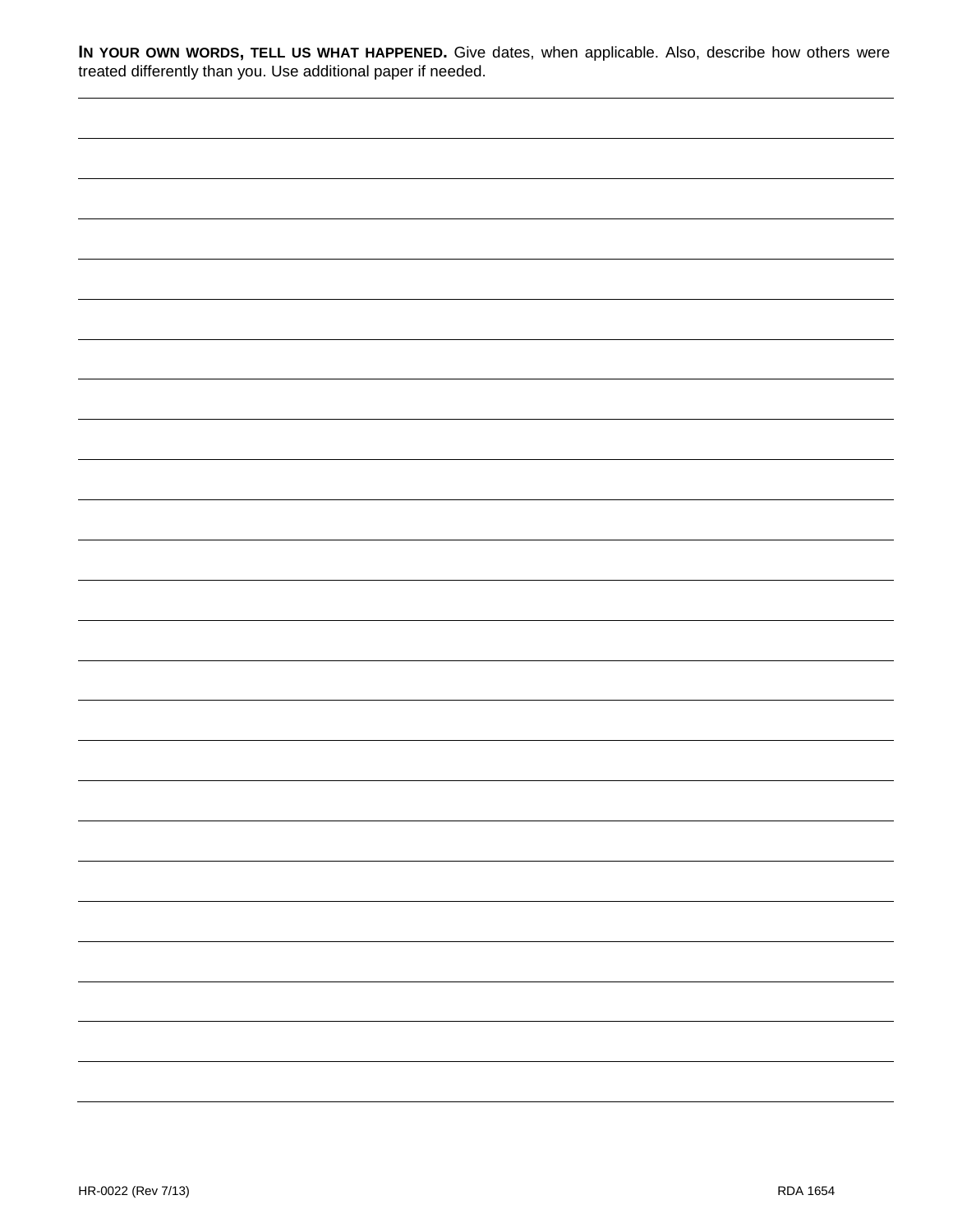# **IMPORTANT NOTICE**

# *To file in state court: For Employment, Housing and Public Accommodation Complaints:*

You, as the Complainant, have the right to hire an attorney and file a civil lawsuit in the state court system, either Chancery or Circuit, at any time during the investigation of this complaint. If you choose this option, you must file suit within one (1) year after the alleged discriminatory practice ceases, and prior to any determination being made by the Tennessee Human Rights Commission (THRC). Unlike federal law, state law does not toll the statute of limitations on your claim while your charge is being investigated and/or mediated by this agency. You are not required to file a complaint with the THRC, nor do you need the THRC's permission before you can file suit in Chancery or Circuit court. If you file a civil lawsuit in Chancery or Circuit court, then pursuant to state law, THRC must administratively close its investigation of your complaint.

If THRC issues a *final* determination in your case, and you subsequently file a civil lawsuit in state court asserting the same allegations as your THRC complaint, then your case may be dismissed. However, within 30 days of receipt of THRC's *final* determination, you may file a private action in either Chancery or Circuit court appealing the determination.

## *For Housing Complaints only:*

If a federal law is involved, this agency will send the Department of Housing and Urban Development (HUD) a copy of our Notice of Determination. HUD will then mail the parties a Notice of Closure of this case. Notwithstanding the determination by HUD, the Fair Housing Act provides that the complainant may file a civil action in an appropriate court within two (2) years after the occurrence or termination of the alleged discriminatory housing practice. The computation of this two-year period does not include the time during which this administrative proceeding was pending.

#### *For Employment Complaints only:*

If a federal law is involved, this agency will send the Equal Employment Opportunity Commission (EEOC) a copy of our Notice of Determination. The EEOC will then mail the parties a Notice of Closure of this case and/or a Right to Sue in federal court. A lawsuit must be filed in an appropriate court within ninety (90) days of receipt of the EEOC Notice of Closure/Right to Sue.

## *For Title VI Complaints only:*

An individual has the right to file an administrative complaint against any state department or agency (recipient), or subrecipient receiving Federal financial assistance.

**By signing this complaint form, you are acknowledging that you have read and understand your rights as set forth above.**

**Declaration:** *I declare under penalty of perjury that the foregoing information in my complaint is true and correct.*

**Complainant Signature Complainant Signature** Date